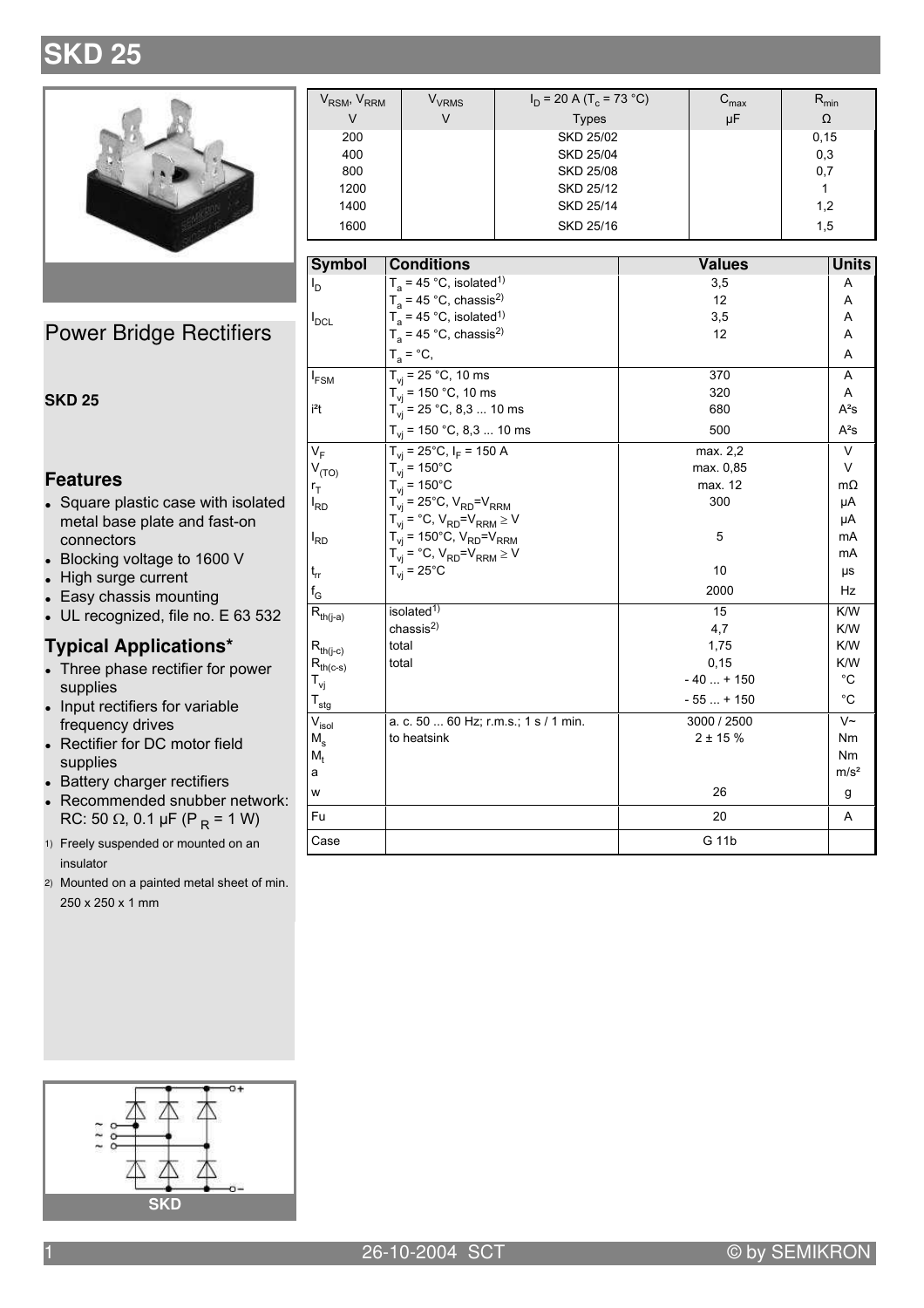## **SKD 25**